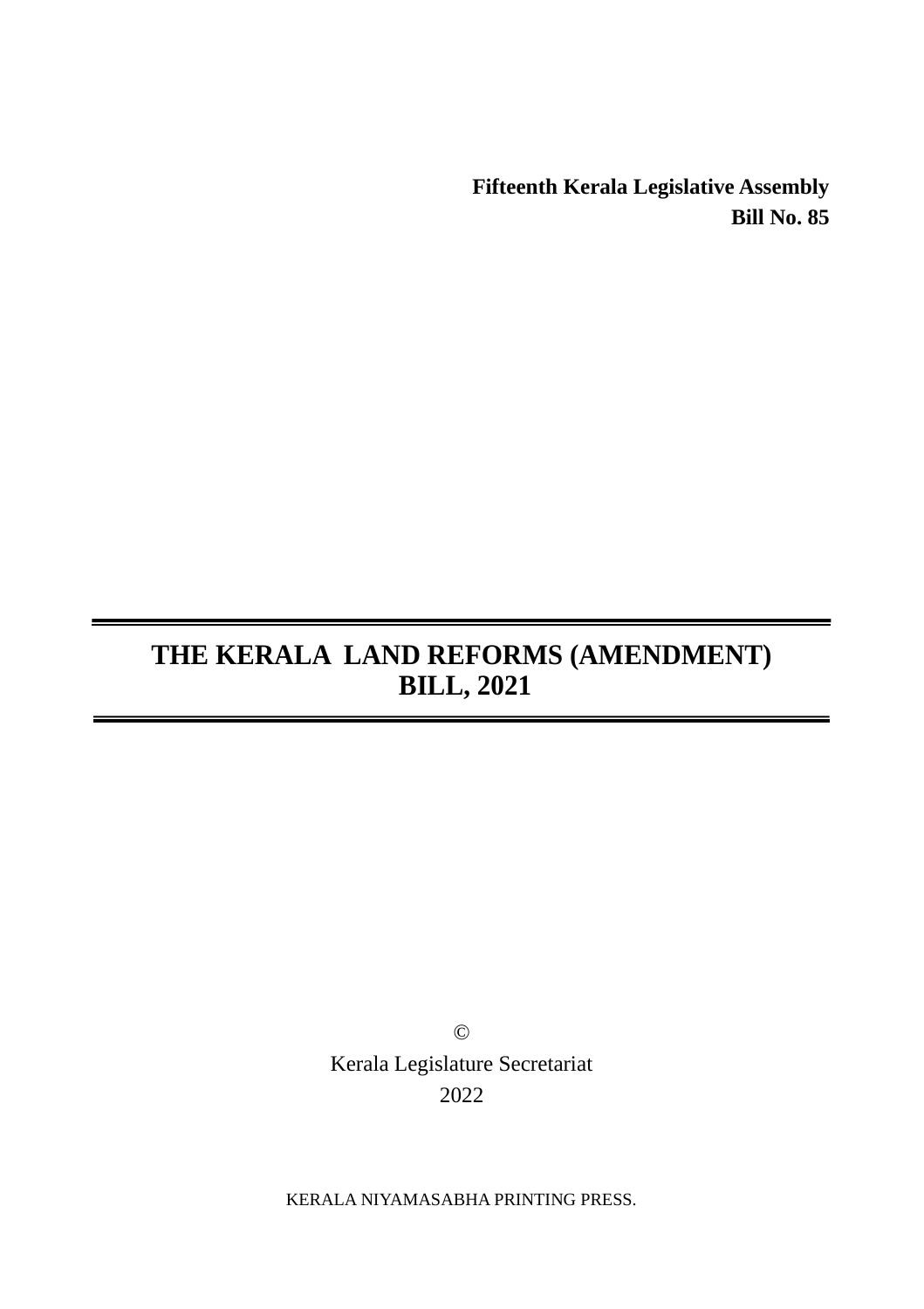**Fifteenth Kerala Legislative Assembly Bill No. 85**

## **THE KERALA LAND REFORMS (AMENDMENT) BILL, 2021**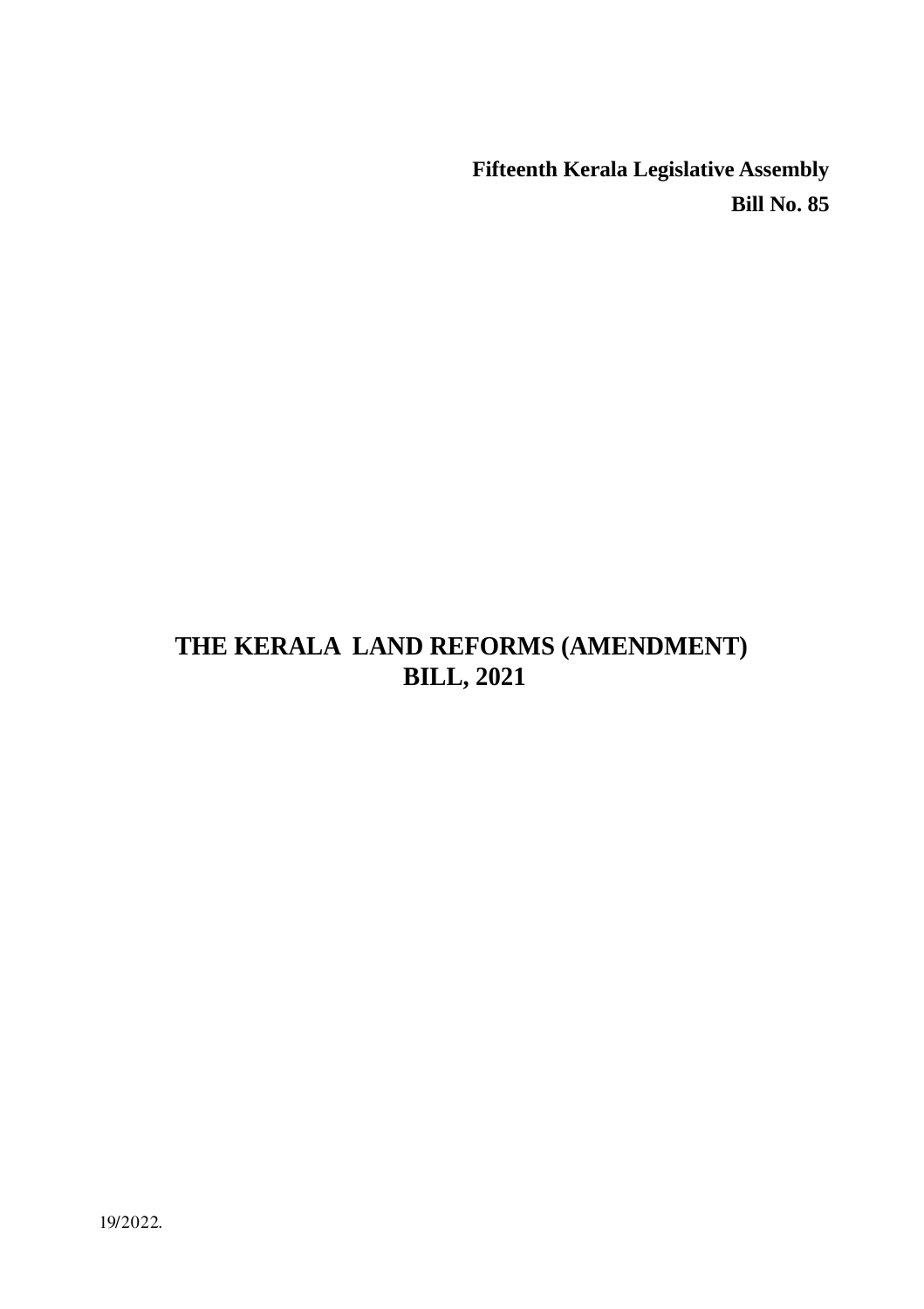### **Fifteenth Kerala Legislative Assembly Bill No. 85**

#### **THE KERALA LAND REFORMS (AMENDMENT) BILL, 2021**

#### *A*

#### *BILL*

*further to amend the Kerala Land Reforms Act, 1963.*

*Preamble*.―WHEREAS, it is expedient further to amend the Kerala Land Reforms Act, 1963, for the purposes hereinafter appearing;

BE it enacted in the Seventy-second Year of the Republic of India as follows:―

1. *Short title and commencement*.―(1) This Act may be called the Kerala Land Reforms (Amendment) Act, 2021.

(2) It shall come into force at once.

2. *Amendment of section 102*.―In sub-section (1) of section 102 of the Kerala Land Reforms Act, 1963 (1 of 1964), for the words, figures and letter "Section 106 or Section 106A", the words, figures and letters "Section 106, Section 106A or Section 106B" shall be substituted.

#### STATEMENT OF OBJECTS AND REASONS

According to sub-section (1) of section 102 of the Kerala Land Reforms Act, 1963, the Government or any person aggrieved by any order of the Land Tribunal under sub-section (2) of section 12, sub-section (3) of section 13A, section 22, section 23, sub-section (2) of section 26 (where the amount of arrears of rent claimed exceeds five hundred rupees), section 31, section 47, sub-section (3) or sub-section (4) of section 48, sub-section (3) of section 49, sub-section (6) of section 52, section 57, sub-section (5) of section 66, section 72F, section 73,

19/2022.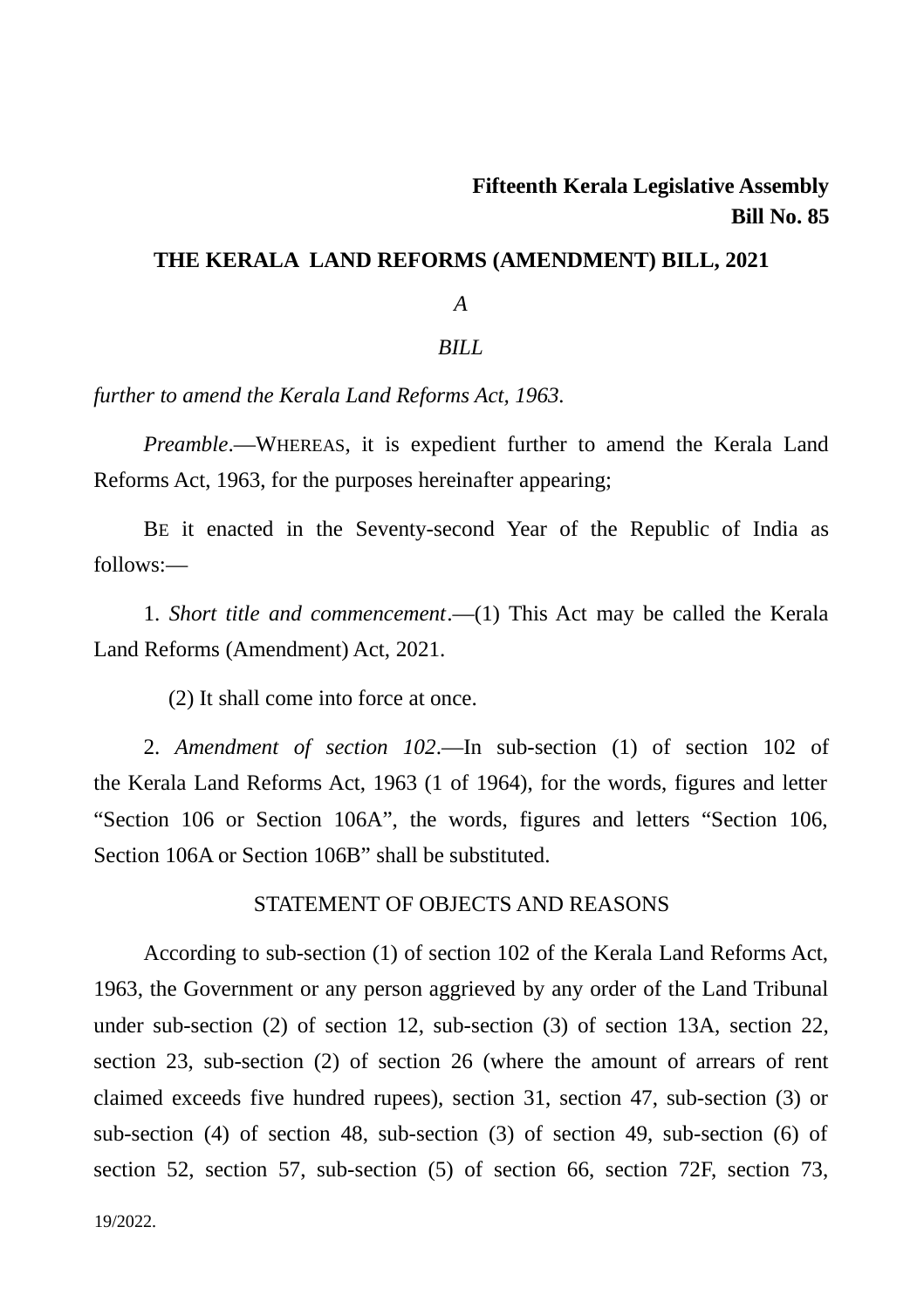sub-section (2) of section 77, section 80B, sub-section (4) of section 90, section 106 or section 106A may appeal against such order within such time as may be prescribed to the appellate authority.

2. At present there is no provision to file appeal against an order by the Land Tribunal under section 106B. Now the Government have decided to include a provision for Appeal in the case of an order under section 106B of the Land Tribunal regarding issue of certificate of title to a person claiming to be a deemed tenant under section 7E of the Act.

3. The Bill is intended to achieve the above objects.

#### FINANCIAL MEMORANDUM

The Bill, if enacted and brought into operation, would not involve any additional expenditure from the Consolidated Fund of the State.

K. RAJAN